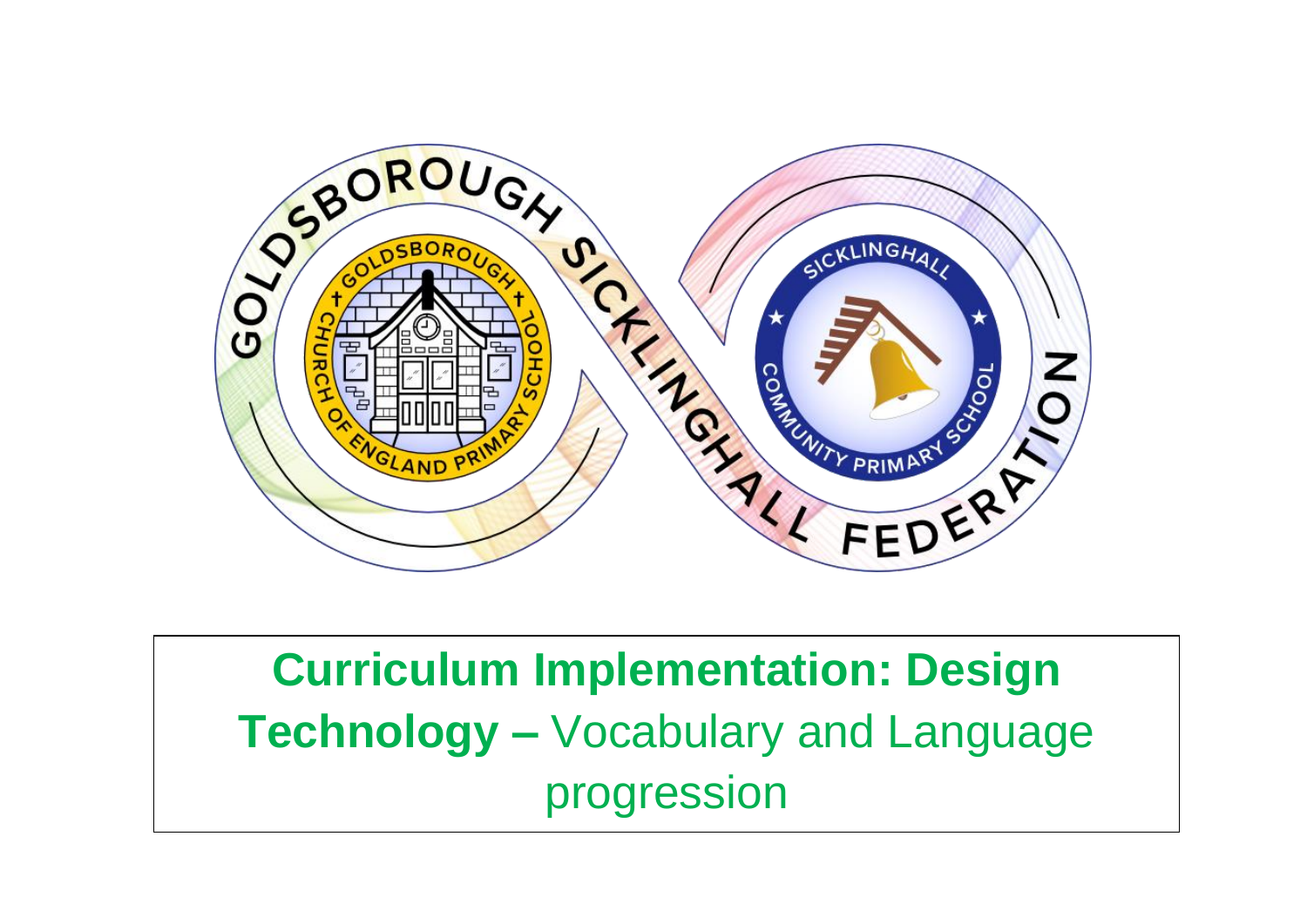| DT Language Progression document |                                                                                                                                                                                                                                                                                                            |                                                                                                                                  |                                                                                                                         |                                                                                                                                                                                                                                                                             |                                                                                                                                                                                                                                                                                                               |                                                                                                                                                                                                                               |                                                                                                                                                                               |
|----------------------------------|------------------------------------------------------------------------------------------------------------------------------------------------------------------------------------------------------------------------------------------------------------------------------------------------------------|----------------------------------------------------------------------------------------------------------------------------------|-------------------------------------------------------------------------------------------------------------------------|-----------------------------------------------------------------------------------------------------------------------------------------------------------------------------------------------------------------------------------------------------------------------------|---------------------------------------------------------------------------------------------------------------------------------------------------------------------------------------------------------------------------------------------------------------------------------------------------------------|-------------------------------------------------------------------------------------------------------------------------------------------------------------------------------------------------------------------------------|-------------------------------------------------------------------------------------------------------------------------------------------------------------------------------|
|                                  | <b>EYFS</b>                                                                                                                                                                                                                                                                                                | Year 1                                                                                                                           | Year <sub>2</sub>                                                                                                       | Year <sub>3</sub>                                                                                                                                                                                                                                                           | Year 4                                                                                                                                                                                                                                                                                                        | Year 5                                                                                                                                                                                                                        | Year                                                                                                                                                                          |
| Language<br>of opinion           | I like / don't like<br>It is good/nice/beautiful<br>It is not nice<br>'What do you think?'<br>$I$ think<br>I think it will<br>It will<br>It willbecause<br>I think because<br>I think that<br>What do you think?<br>What will happen<br>$if. \ldots. ?$                                                    | I think<br>I thinkbecause<br>likebestbecause<br>My partner thinks<br>I agree because<br>I disagree because                       | I think because<br>I preferbecause<br>My partner thinks<br>I agree/disagree<br>because                                  | I agree/disagree<br>because<br>appreciate/understands<br>opinion because/as/due<br>$\mathsf{to} \dots$<br>However I feel<br>because/as/due to<br>My opinion/view is<br>because/as/due to<br>I believebecause<br>What is your opinion?<br>How do you feel<br>Why do you feel | I agree/I disagree<br>because<br>I appreciate 's opinion<br>because<br>Due to<br>However I think differently<br>because<br>Most reasonable people<br>would agree<br>thatbecause<br>What is your opinion on the<br>issue of bullying?<br>How would you feel if you<br>were being bullied/in that<br>situation? | Therefore / In my<br>opinion / I believe<br>He considers<br>It is my opinion<br>thathowever<br>others may/might<br>believe                                                                                                    | Consequently /<br>fact / Because o<br>beliefs<br>To hold the view<br>consideration<br>After / On reflect<br>It is my understa<br>that<br>The facts lead m<br>conclusion that. |
| Language<br>οf<br>description    | It is big / small (size)<br>It is (shape name)<br>It is a (shape name)<br>It is soft / hard or hot /<br>cold (texture /<br>properties)<br>It feels like<br>It looks like<br>It tastes<br>likebecause<br>it sounds like<br>It smells like<br>It is the same/different<br>because<br>This  looks like<br>etc | It isand<br>The is and<br>They<br>arebecause<br>It is a (adjective) / (noun)<br>……has …<br>have                                  | It / This isand<br>This has and<br>Theisand<br>They areand<br>I feelbecause<br>This is a big, round, red,<br>beach ball | lt.<br>looks/feels/sounds/smells<br>like<br>It appears to<br>bebecause<br>It seems to beas<br>I think it looks likedue<br>to<br>It reminds me<br>ofbecause / therefore<br>/ meanwhile<br>Why? How/? What? Tell<br>Me About                                                  | It looks / tastes / feels /<br>sounds / smells like<br>It appears to<br>bebecause<br>It seems to be<br>likebecause<br>I think it looks<br>likebecause<br>It reminds me<br>ofbecause<br>Why? How? What? Tell Me<br>About                                                                                       | It looks / tastes /<br>feels / sounds /<br>smells like<br>It appears to<br>bebecause<br>It seems to be<br>likebecause<br>I think it looks<br>likebecause<br>It reminds me<br>ofbecause<br>Why? How?<br>What? Tell Me<br>About | In comparison to<br>Idioms e.g. Peas<br>Develop / Introd<br>metaphors and :<br>Language of sed<br>Whilst X was<br>was<br>During $X - Y$ ha<br>Initially the<br>However        |
| Language<br>οf<br>sequencing     | FirstNextThen<br>After that<br>and then<br>happened first.<br>Nexthappened.<br>Thenhappened.<br>happened last.<br>It<br>isbecause<br>It is $\dots$                                                                                                                                                         | .because<br>When Ibecause<br>After 1<br>How? Why? Where?<br>When?<br>Sometimes incorporating<br>sequence language<br>structures. | First (First put the hat<br>on)<br>Next<br>After that<br>Finally<br>Last of all                                         | Firstbecause<br>Nexthowever<br>Thentherefore<br>Finally/Eventually/<br>Lastly<br>because                                                                                                                                                                                    | Firstlybecause/however/<br>therefore/<br>after a while/meanwhile/ in<br>addition<br>$Next$ Then<br>Finally/Eventually/Lastly<br>In conclusion $\ldots$ .                                                                                                                                                      | Meanwhile<br>Following this /<br>that $\dots$<br>In the<br>beginning                                                                                                                                                          | Whilst X was<br>was<br>Y happened.<br>Initially the we<br>However                                                                                                             |
| Language<br>Ωf<br>explanation    | It is $\ldots$ .<br>You put<br>I/He/She<br>It isbecause<br>This is<br>This isbecause                                                                                                                                                                                                                       | $1, \ldots, \ldots, b$ ecause $\ldots$<br>When Ibecause<br>After 1<br>How? Why? Where?<br>When?                                  | Ibecause<br>When I because<br>After I<br>Thebecause<br>We/Theybecause<br>How                                            | How<br>Why<br>Where<br>When<br>What<br>After                                                                                                                                                                                                                                | How<br>Why<br>Where<br>When<br>What<br>After                                                                                                                                                                                                                                                                  | Because of x<br>happened<br>For example<br>In conclusion<br>To begin with<br>As a result of                                                                                                                                   | $\overline{\ldots}$ Such as $\ldots$ .<br>Due tox has /<br>In summary<br>Owing to $\dots$<br>This has altered<br>Evidently                                                    |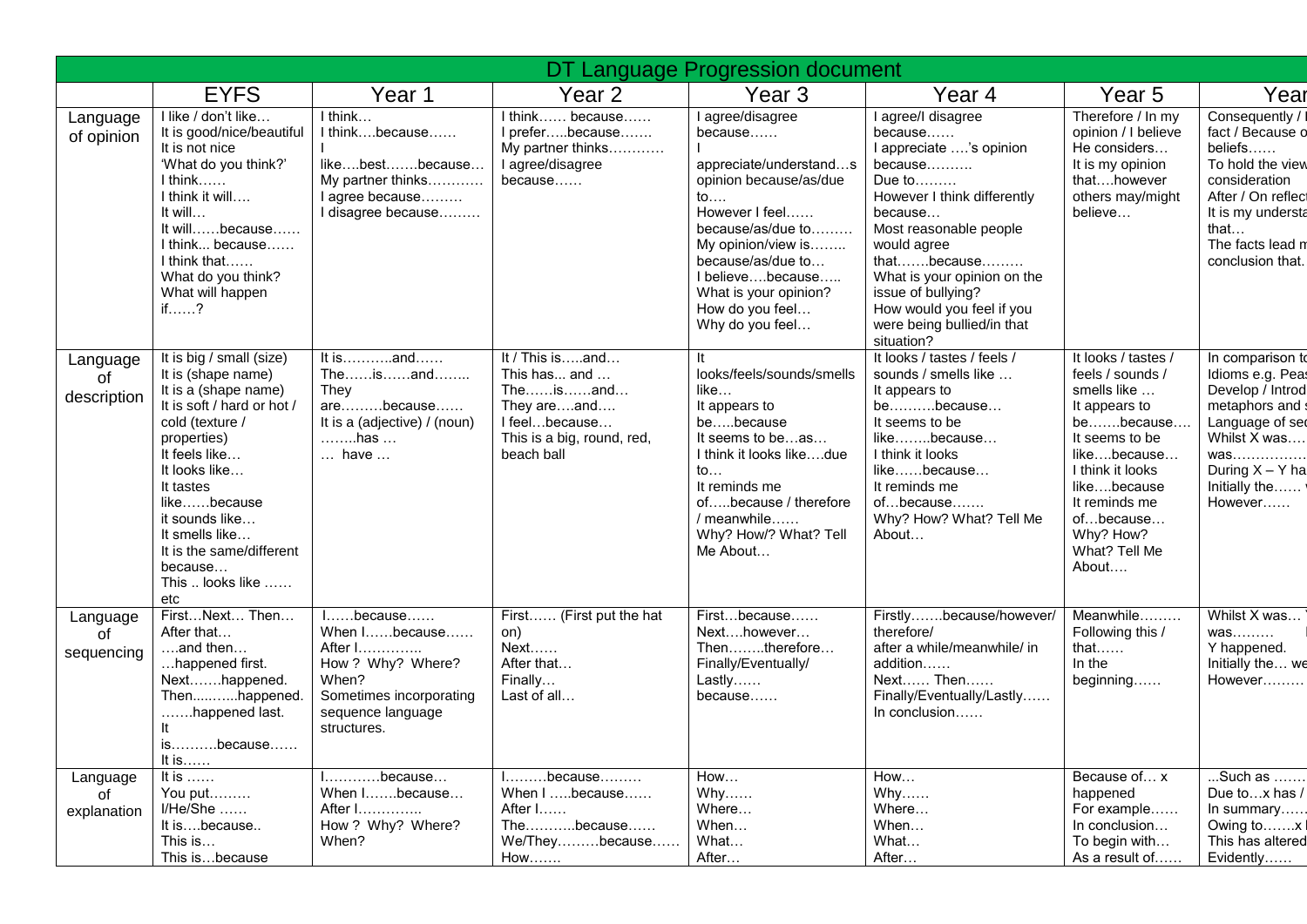|                              | Theis<br>They are/were<br>When                                                                                                                                                                                                                | Sometimes incorporating<br>sequence language<br>structures.                                                              | Why<br>Where<br>When                                                                                                                                                                                                                                                                                 | Then / As a result of /<br>Later / because                                                                                                                                                                          | Then / As a result of /Later/<br>Meanwhile / Furthermore /<br>Eventually/ In contrast to /<br><b>Because</b>                                                  | The reason(s)<br>for                                                                                                                                     |                                                                                                                                   |
|------------------------------|-----------------------------------------------------------------------------------------------------------------------------------------------------------------------------------------------------------------------------------------------|--------------------------------------------------------------------------------------------------------------------------|------------------------------------------------------------------------------------------------------------------------------------------------------------------------------------------------------------------------------------------------------------------------------------------------------|---------------------------------------------------------------------------------------------------------------------------------------------------------------------------------------------------------------------|---------------------------------------------------------------------------------------------------------------------------------------------------------------|----------------------------------------------------------------------------------------------------------------------------------------------------------|-----------------------------------------------------------------------------------------------------------------------------------|
| Language<br>0t<br>evaluation | made this train.<br>"I like the way the<br>wheels rotate."<br>I've done this picture.<br>can see you have<br>put lots of detail in<br>there, flowers, people,<br>trees"<br>I like this because<br>I made this……<br>did this<br>I've done this | I foundhard/easy<br>because<br>I like / dislike because<br>I feel thatnext time.<br>$I$ could<br>In my<br>opinionbecause | I think my /book<br>isbecause<br>Next time I could<br>I foundhard/easy<br>because<br>I like / dislikebecause<br>It was interesting because<br>I like this because<br>I like the part where<br>because<br>What I found hard about this<br>work was<br>I found this piece of work<br>hard/easy because | I found this<br>workbecause<br>Next time I<br>could/would<br>Maybe you could try<br>$/$ I feel that<br>I enjoyed it because……<br>$\dots$ was successful /<br>ambitious because<br>You could improve this<br>work by | l enjoyedbecause<br>….was successful /<br>ambitious because<br>You could improve this work<br>by<br>Maybe you could try<br>Next time I / you could /<br>would | My view is<br>thatbecause<br>This is supported<br>by the fact that<br>In my opinion<br>furthermore<br>However<br>Possible<br>improvements may<br>include | My view is that<br>In my opinion<br>This is supporte<br>that……<br>Furthermore!<br>Possible improv<br>include<br>Or alternatively. |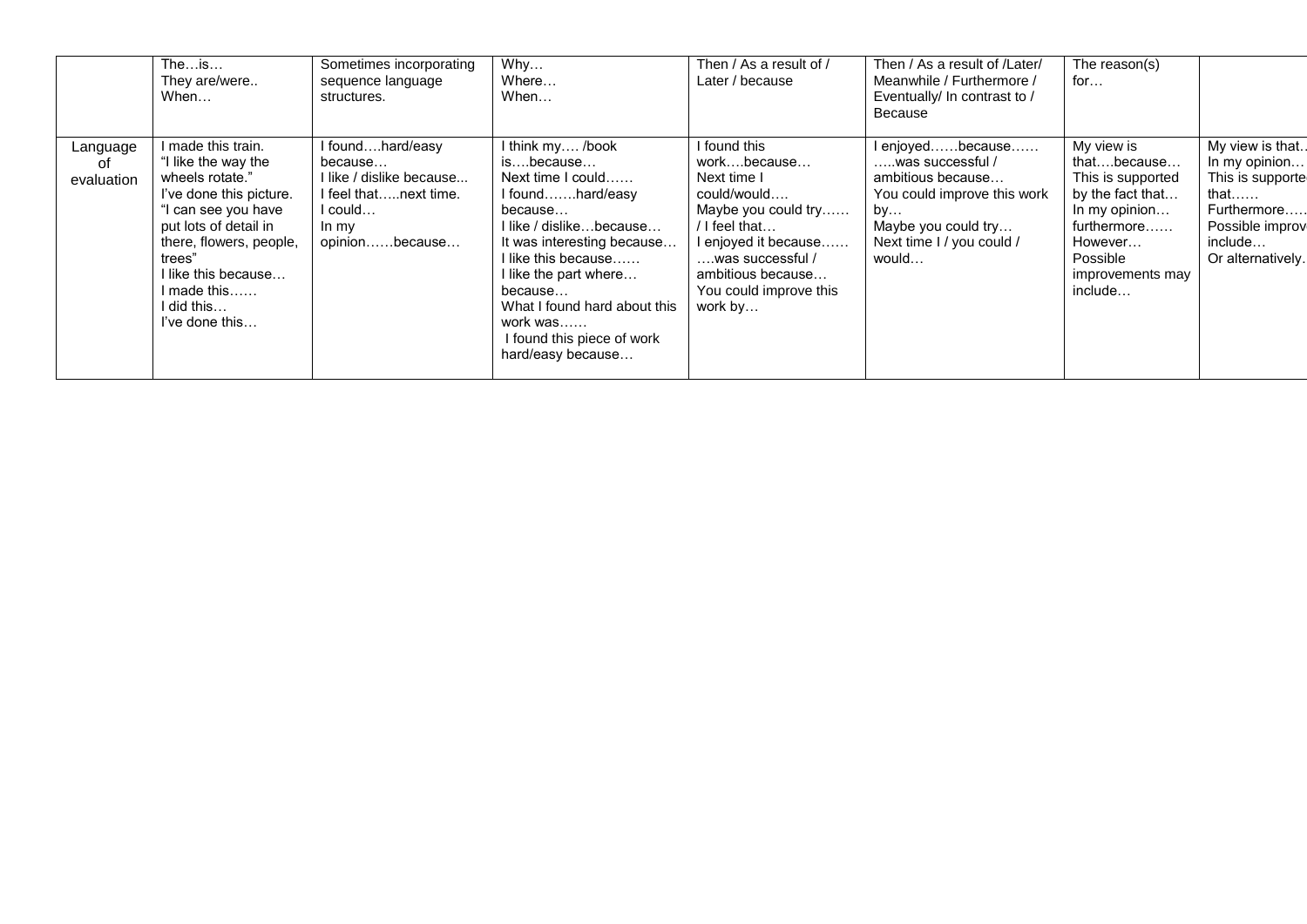| DT Vocabulary progression document                                                                                                                                                                                                                            |                                                                                                                                                                             |                                                                                                                              |                                                                                                                                                                                                                                                                                                                                                                                         |                                                                                                                                                                                                   |                                                                                                       |  |  |
|---------------------------------------------------------------------------------------------------------------------------------------------------------------------------------------------------------------------------------------------------------------|-----------------------------------------------------------------------------------------------------------------------------------------------------------------------------|------------------------------------------------------------------------------------------------------------------------------|-----------------------------------------------------------------------------------------------------------------------------------------------------------------------------------------------------------------------------------------------------------------------------------------------------------------------------------------------------------------------------------------|---------------------------------------------------------------------------------------------------------------------------------------------------------------------------------------------------|-------------------------------------------------------------------------------------------------------|--|--|
| <b>Vocabulary: Textiles</b>                                                                                                                                                                                                                                   |                                                                                                                                                                             |                                                                                                                              |                                                                                                                                                                                                                                                                                                                                                                                         |                                                                                                                                                                                                   |                                                                                                       |  |  |
| Year 1                                                                                                                                                                                                                                                        | Year <sub>2</sub>                                                                                                                                                           | Year <sub>3</sub>                                                                                                            | Year 4                                                                                                                                                                                                                                                                                                                                                                                  | Year 5                                                                                                                                                                                            | Year <sub>6</sub>                                                                                     |  |  |
| Pattern, join, mark out,<br>decorate, running stitch,<br>needle, fabric.                                                                                                                                                                                      | Template, quality, suitable,<br>features, dye, overstitch,<br>design, fray, mock-up, seam.                                                                                  | Fastening, compartment, zip,<br>finishing technique, function,<br>prototype, back stitch, felted,<br>woven, knitted, bonded. | Aesthetics, seam allowance,<br>pinning, embroidery,<br>back/blanket/cross stitch.                                                                                                                                                                                                                                                                                                       | Specification, tacking,<br>working drawing, clasp,<br>pinking shears, design<br>criteria, hem, reinforce, stem<br>stitch, satin stitch, tie dye.                                                  | Applique, annotate, evaluate,<br>innovation, functionality,<br>renewable, authentic, chain<br>stitch. |  |  |
|                                                                                                                                                                                                                                                               | <b>Vocabulary: Electrical systems</b>                                                                                                                                       |                                                                                                                              |                                                                                                                                                                                                                                                                                                                                                                                         |                                                                                                                                                                                                   |                                                                                                       |  |  |
| Year 1                                                                                                                                                                                                                                                        | Year <sub>2</sub>                                                                                                                                                           | Year <sub>3</sub>                                                                                                            | Year 4                                                                                                                                                                                                                                                                                                                                                                                  | Year 5                                                                                                                                                                                            | Year <sub>6</sub>                                                                                     |  |  |
|                                                                                                                                                                                                                                                               |                                                                                                                                                                             | User, fault, toggle switch,<br>insulator, conductor, battery<br>holder, crocodile clip                                       | Series circuit, connection,<br>push-to-make switch, push-<br>to-break switch, innovative,<br>appealing, control box, input<br>device, output device,<br>system                                                                                                                                                                                                                          | Parallel circuit, light emitting<br>diode, monitor, flowchart,<br>design specification, reed<br>switch, tilt switch                                                                               | Light dependent resistor,<br>interface control, micro<br>switch, latching switch                      |  |  |
|                                                                                                                                                                                                                                                               |                                                                                                                                                                             |                                                                                                                              | <b>Vocabulary: Mechanisms</b>                                                                                                                                                                                                                                                                                                                                                           |                                                                                                                                                                                                   |                                                                                                       |  |  |
| Year 1                                                                                                                                                                                                                                                        | Year <sub>2</sub>                                                                                                                                                           | Year <sub>3</sub>                                                                                                            | Year 4                                                                                                                                                                                                                                                                                                                                                                                  | Year 5                                                                                                                                                                                            | Year <sub>6</sub>                                                                                     |  |  |
| Wheels & Axles:<br>Wheel, axel, fixed, free,<br>design, make, cutting,<br>joining, hacksaw, vice,<br>dowel, body, cab, shaping                                                                                                                                | Slider & Leavers:<br>Mechanism, lever, slider,<br>slot, pivot, guide/bridge,<br>masking tape, fastener,<br>pull/push, down, straight,<br>work, design, evaluate,<br>purpose | Leavers & linkages:<br>Loose/fixed pivot, system,<br>input, process                                                          | Leavers & Linkages:<br>Loose pivot, fixed pivot,<br>system, input, process,<br>output, linear, rotary,<br>reciprocating, innovative,<br>appealing, linkage, oscillating                                                                                                                                                                                                                 | Pulleys or Gears:<br>Pulley, gear, driver, follower,<br>rotation, motor, belt, spindle,<br>motor, circuit, switch, ratio,<br>transmit, annotated<br>drawings, exploded<br>diagrams, functionality | Pulleys or Gears:<br>Transmit, annotated<br>drawings, exploded<br>diagrams, functionality             |  |  |
|                                                                                                                                                                                                                                                               |                                                                                                                                                                             |                                                                                                                              | <b>Vocabulary: Structures</b>                                                                                                                                                                                                                                                                                                                                                           |                                                                                                                                                                                                   |                                                                                                       |  |  |
| Year 1                                                                                                                                                                                                                                                        | Year <sub>2</sub>                                                                                                                                                           | Year <sub>3</sub>                                                                                                            | Year 4                                                                                                                                                                                                                                                                                                                                                                                  | Year 5                                                                                                                                                                                            | Year <sub>6</sub>                                                                                     |  |  |
| <b>Freestanding Structures:</b><br>Cut, fold, join, fix, weak,<br>strong                                                                                                                                                                                      | <b>Freestanding Structures:</b><br>Structure, base, underneath,<br>thicker, thinner, corner, point,<br>straight, curved, rectangle,<br>cube, cuboid, cylinder               | <b>Shell Structures:</b><br>Shell, structure, net, marking<br>out, material, joining, three<br>dimensional, stiff            | Shell Structures:<br>Assemble, prism, vertex,<br>breadth, capacity, scoring,<br>adhesives, reduce, reuse,<br>recycle, corrugating, ribbing,<br>laminating                                                                                                                                                                                                                               | <b>Frame Structures:</b><br>Reinforce, triangulation, stability, temporary, permanent,<br>prototype, innovation, functional, design brief                                                         |                                                                                                       |  |  |
| <b>Vocabulary: Nutrition</b>                                                                                                                                                                                                                                  |                                                                                                                                                                             |                                                                                                                              |                                                                                                                                                                                                                                                                                                                                                                                         |                                                                                                                                                                                                   |                                                                                                       |  |  |
| Year 1                                                                                                                                                                                                                                                        | Year <sub>2</sub>                                                                                                                                                           | Year <sub>3</sub>                                                                                                            | Year 4                                                                                                                                                                                                                                                                                                                                                                                  | Year <sub>5</sub>                                                                                                                                                                                 | Year 6                                                                                                |  |  |
| Preparing Fruit & Vegetables: Fruit, vegetables, soft, juicy,<br>crunchy, sticky, smooth, sharp, crisp, sour hard, flesh, skin,<br>seed pip, core, slicing, peeling, cutting, squeezing, healthy<br>diet, choosing, ingredients, planning, tasting, arranging |                                                                                                                                                                             |                                                                                                                              | Healthy & Varied Diet: Texture, taste, appearance,<br>Celebrating Culture & Seasonality: Ingredients, yeast, dough,<br>preference, greasy, moist, fresh, savoury, hygienic, edible,<br>wholemeal, unleavened, baking soda, spice, herbs,<br>grown, reared, caught, frozen, tinned, processed, seasonal,<br>carbohydrate, sugar, fat, protein, vitamins, nutrients, gluten,<br>harvested |                                                                                                                                                                                                   |                                                                                                       |  |  |